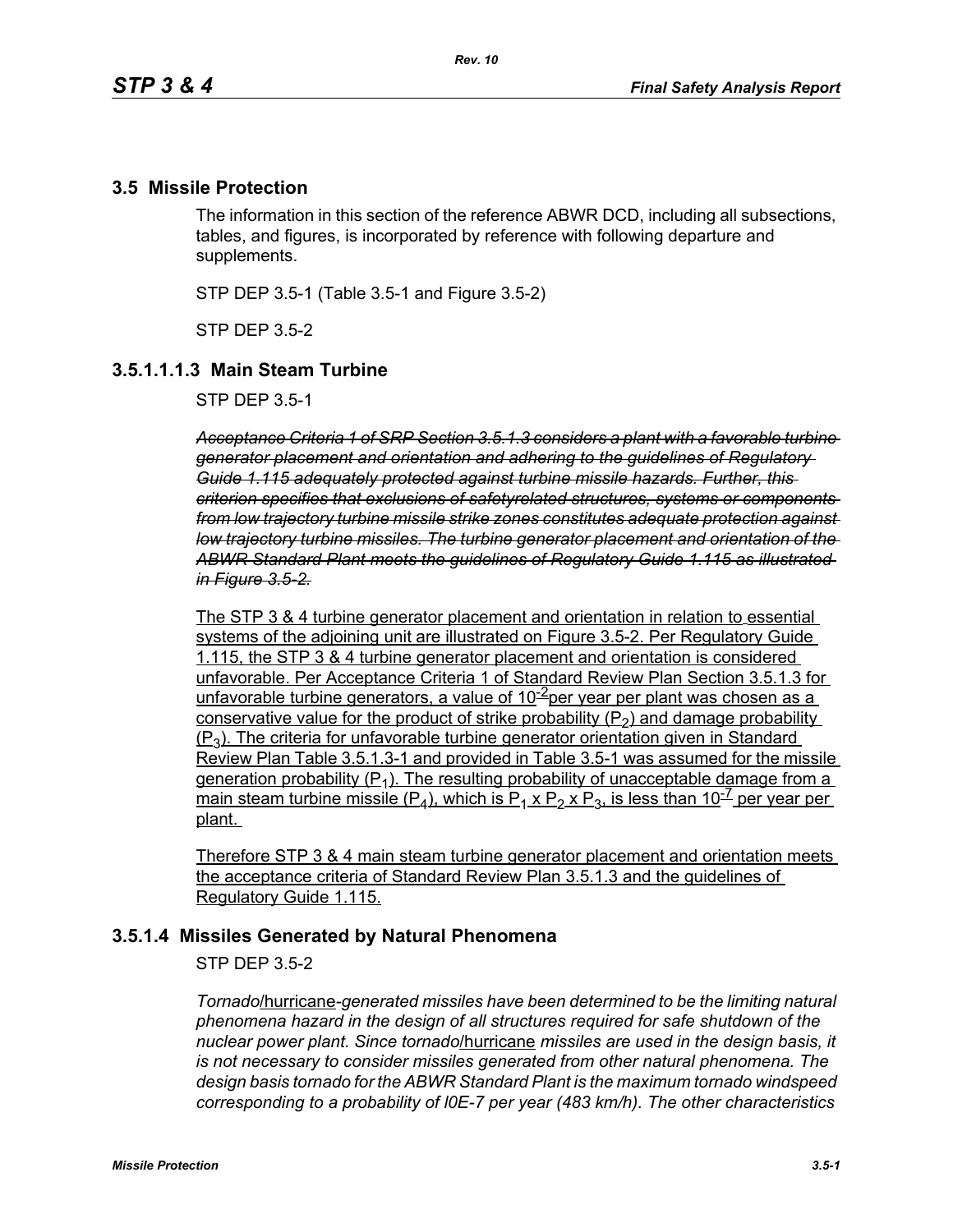*of this tornado are summarized in Subsection 3.3.2.1. The design basis tornado missiles are per SRP 3.5.1.4, Spectrum I.*

*Using the design basis tornado and missile spectrum as defined above with the design of the Seismic Category I buildings, compliance with all of the positions of Regulatory Guide 1.117, "Tornado Design Classification," Positions C.1 and C.2 is assured.*

*The SGTS charcoal absorber beds are housed in the tornado resistant reactor building and, therefore, are protected from the design basis tornado missiles. The offgas system charcoal absorber beds are located deep within the Turbine Building and it is considered very unlikely that these beds could be ruptured as a result of a design basis tornado missile. These features assure compliance with Position C.3 of Regulatory Guide 1.117.*

Design requirements for STP 3 & 4 due to hurricane winds and hurricane generated missiles are described in Section 3H.11.

*See Subsections 3.5.4.2 and 3.5.4.4 for COL license information requirements.*

### **3.5.4 COL License Information**

#### **3.5.4.1 Protection of Ultimate Heat Sink**

The following site-specific supplement addresses COL License Information Item 3.9.

Compliance with Regulatory Guide 1.27 as related to the UHS and connecting conduits being capable of withstanding the effects of externally generated missiles, is demonstrated in Subsection 3H.6.

#### **3.5.4.2 Missiles Generated by Other Natural Phenomena**

The following site-specific supplement addresses COL License Information Item 3.10.

The only missiles generated by natural phenomena that have been identified, are those generated by tornados and hurricanes. Tornado generated missiles are described in Section 3.5.1.4. Hurricane missiles are described in Section 3H.11.

#### **3.5.4.3 Site Proximity Missiles and Aircraft Hazards**

The following site-specific supplement addresses COL License Information Item 3.11.

No site proximity missiles or aircraft hazards were identified for this site. For details see Subsection 2.2S.2.7.2.

#### **3.5.4.4 Impact of Failure of Out of ABWR Standard Plant Scope Non-Safety-Related Structures, Systems, and Components due to a Design Basis Tornado**

The following site-specific supplement addresses COL License Information Item 3.12.

In general, safety-related SSCs are protected from tornado missiles by being either underground or housed in a tornado missile proof structure. The design criteria for systems and components (not housed in tornado structures) are as follows: Such plant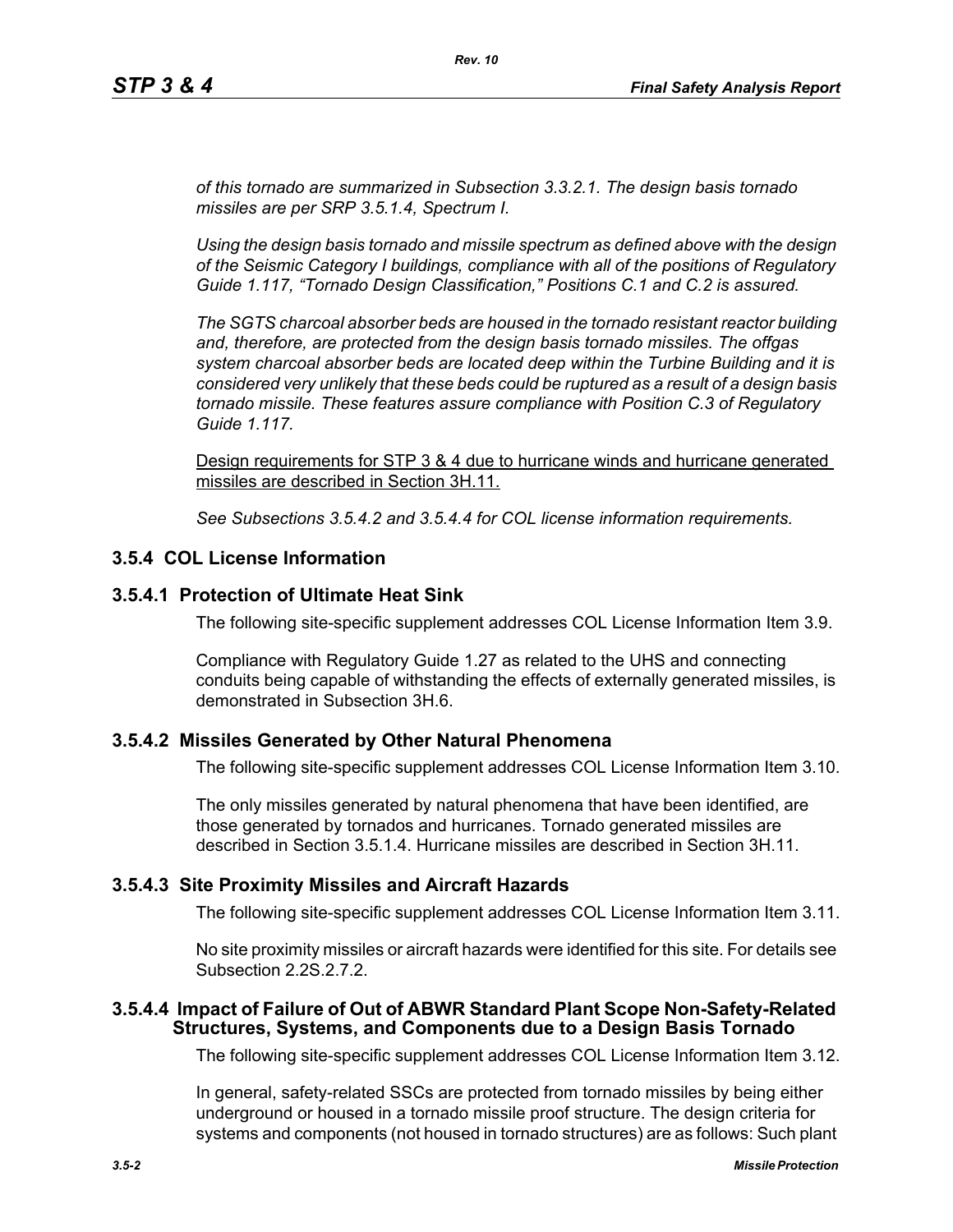SSCs are analyzed for the design basis tornado missile to ensure that their failure will not affect the ability of safety-related SSCs from performing their intended safety functions.

## **3.5.4.5 Turbine System Maintenance Program**

The following site-specific supplement addresses COL License Information Item 3.13.

A turbine system maintenance program will be submitted within three years following receipt of a COL that includes a probability calculation of turbine missile generation and shows that the turbine meets the minimum requirements as given in Table 3.5-1. (COM 3.5-1)

# **3.5.4.6 Maintenance Equipment Missile Prevention Inside Containment**

The following site-specific supplement addresses COL License Information Item 3.14.

Procedures ensure that maintenance equipment inside containment, such as hoists, will either be removed prior to operation, moved to a location where they are not a potential hazard to safety-related equipment, or seismically restrained to prevent them from becoming a missile.

## **3.5.4.7 Failure of Structures, Systems, and Components Outside ABWR Standard Plant Scope**

The following site-specific supplement addresses COL License Information Item 3.15.

Non-tornado resistant structures are constructed from materials such as reinforced concrete block, and/or structural steel with metal siding and roof deck. Potential missiles or debris from these materials, resulting from failure of structure or from items blown off, when subjected to winds of tornado intensity, would not generate missiles more severe than the design basis tornado missiles defined in Subsection 3.5.1.4 (Reference 3.5-10).

## **3.5.5 References**

The following site-specific supplement addresses COL License Information Item 3.15.

3.5-10 "Rationale for Wind-borne Missile Criteria for DOE Facilities," J.R. McDonald, Sept. 1999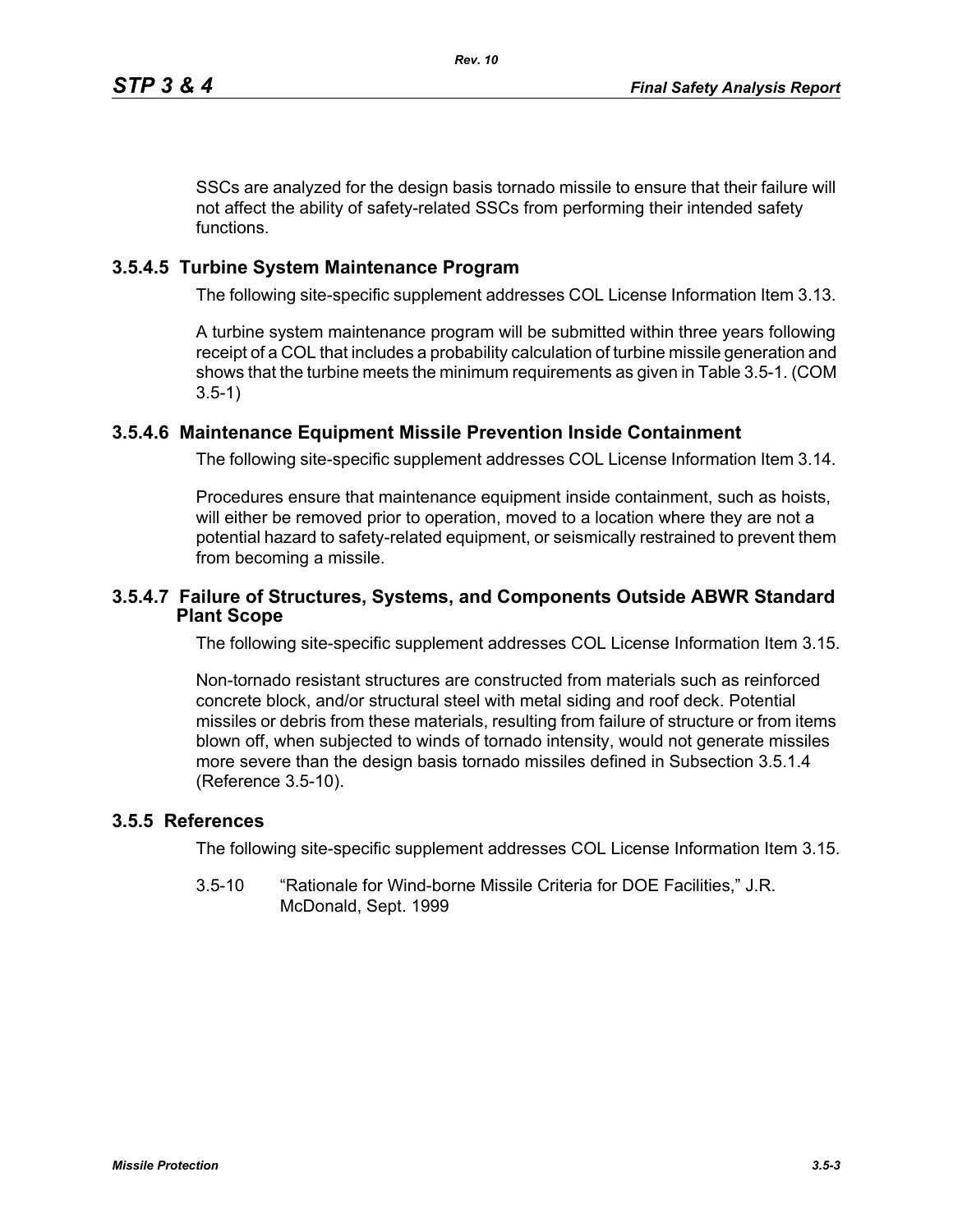| <b>Criterion</b> | Probability/Yr                                                                                           | <b>Required Licensee Action</b>                                                                                                                                                                                                                             |
|------------------|----------------------------------------------------------------------------------------------------------|-------------------------------------------------------------------------------------------------------------------------------------------------------------------------------------------------------------------------------------------------------------|
| (A)              | $P_1 < \frac{1}{9}$ 10 <sup>-5</sup>                                                                     | Criterion (A) is the general, minimum reliability<br>requirement for loading the turbine and bringing the<br>system on line.                                                                                                                                |
| (B)              | $\frac{10^{-4}}{10^{-5}}$ < P <sub>1</sub> < $\frac{10^{-3}}{10^{-4}}$                                   | If Criterion (B) is reached during operation, the<br>turbine may be kept in service until the next<br>scheduled outage, at which time the COL applicant<br>is to take action to reduce P1 to meet Criterion (A)<br>before returning the turbine to service. |
| (C)              | $\frac{10^{-3}}{10^{-4}}$ 10 <sup>-4</sup> < P <sub>1</sub> < $\frac{10^{-2}}{10^{-3}}$ 10 <sup>-3</sup> | If Criterion (C) is reached during operation, the<br>turbine is to be isolated from the steam supply within<br>60 days, at which time the COL applicant is to take<br>action to reduce P1 to meet Criterion (A) before<br>returning the turbine to service. |
| (D)              | $\frac{10^{-2}}{2}$ 10 <sup>-3</sup> < P <sub>1</sub>                                                    | If Criterion (D) is reached at any time during the<br>operation, the turbine is to be isolated from the<br>steam supply within 6 days, at which time the COL<br>applicant is to meet Criterion (A) before returning the<br>turbine to service.              |

| Table 3.5-1 Requirement for the Probability of Missile Generation |  |
|-------------------------------------------------------------------|--|
|                                                                   |  |